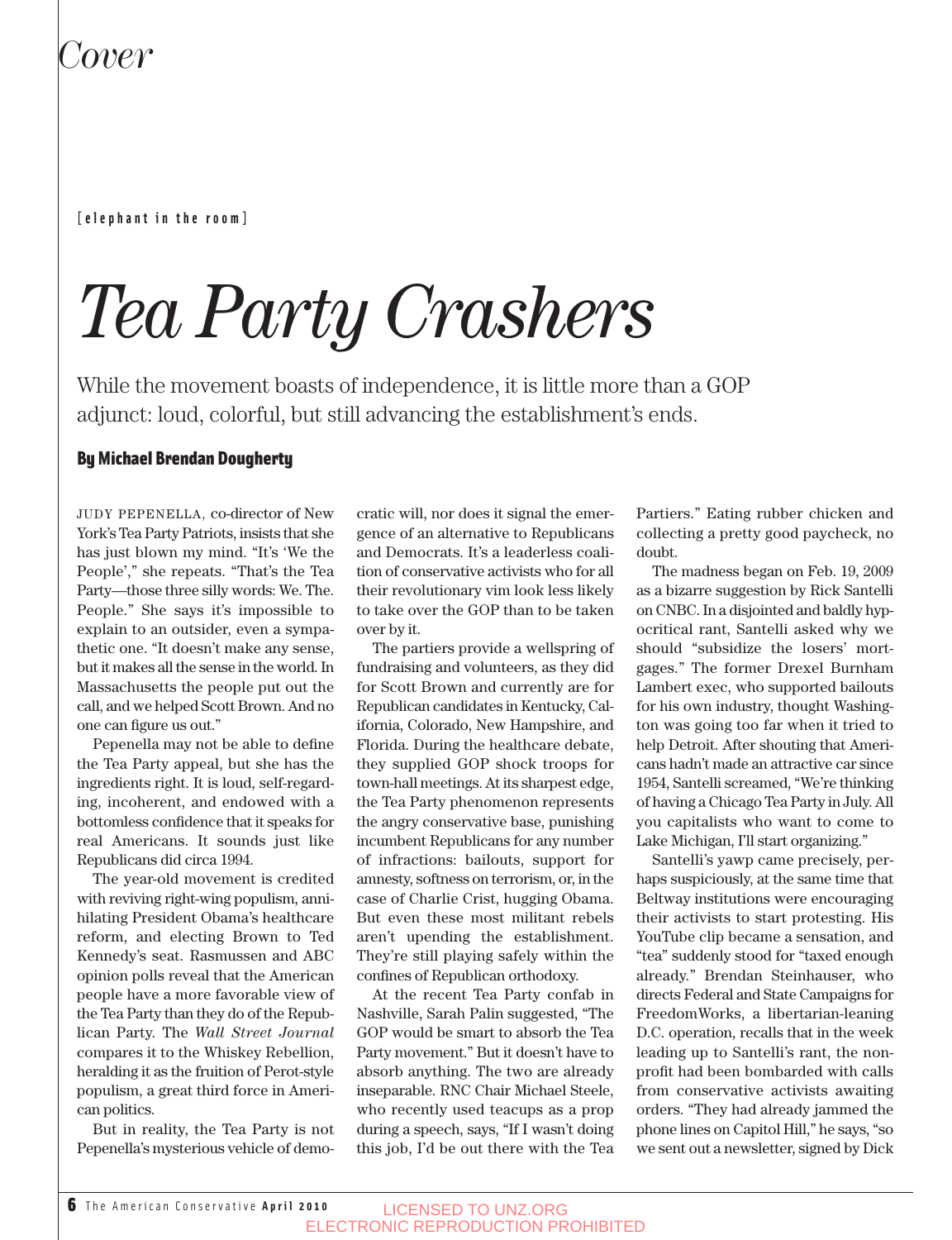Armey, telling them to go out into the streets."

FreedomWorks had the resources to break the Tea Parties big. It began in 1984 as part of Citizens for a Sound Economy, a group financed by libertarian oil magnate David Koch—also one of the wallets behind the Cato Institute. In 2004, CSE split, with one faction becoming Americans for Prosperity (another Tea Party organizer) and the other merging with the Bill Bennett-Jack Kemp policy shop Empower America to become FreedomWorks. Former House Majority Leader Dick Armey was brought in as chairman, with an annual salary in excess of \$550,000; Steve Forbes serves on the board of the group, which commands a budget in the \$8 million range and claims 860,000 members. As the outcry rose, Steinhauser made himself a kind of switchboard operator, connecting activists to each other and arranging lessons in how to get permits. "It's very Saul Alinsky," he says of FreedomWorks' role.

been charged with six figures' worth of tax evasion.

Within ten days of Santelli's rant, Tea Party protests were put on in 40 different cities and began to gain national notice. But as the movement transitioned from Facebook to Fox News, its character began to change. "One of the signs I saw at the first D.C. rally read simply, 'Atlas Shrugged'," Steinhauser recalls. "But as the movement went out to the rural areas, it took on a more traditional Republican image, more hawkish on foreign policy, more conservative on social issues." Less Ron Paul, more Sarah Palin. Talk of abolishing the Fed gave way to partisan shouts about Obama's socialism. The young revolution began to sound a lot like the brash talk-radio Right.

The Tea Partiers moved to institutionalize themselves, which also helped to lash the movement to the GOP. Tea Party Patriots, the largest group, boasts 1,000 local organizations with 15 million "associates." Then came Tea Party

### SPOKESMAN MARK SKODA BRUSHED ASIDE **TALK OF THIRD PARTIES**: "**WE'RE NOT ATTEMPTING TO REPLACE THE RNC**."

Whether this was an authentic grassroots uprising or—as agents of our community-organizer cum president claim the product of "astroturfing," the reins were swiftly seized by Republican hacks and opportunists. Internet organizer Michael Patrick Leahy set up conference calls for new Tea Party activists and gave strange marching orders, demanding, for instance, that the first round of protests be called the "Chicago Tea Party" wherever they happened to take place. He went on to publish a book, *Rules for Conservative Radicals*, and now works for longtime Republican operator Richard Viguerie. The popular speaker at Tea Party rallies has also Express, which played a major role in Glenn Beck's 9/12 demonstration in Washington. It organized a caravan of buses to bring activists from across the country, protesting on their way to the protest. The Express is run by Our Country Deserves Better PAC, whose board is made up exclusively of professional and long-experienced Republicans, such as former California State Assemblyman Howard Kaloogian. It is planning another caravan, which launches in Nevada with an attack on Harry Reid and arrives in Boston on tax day.

Another group, Tea Party Nation, which runs a social-networking site for activists, put on the National Tea Party Convention in Nashville, grabbing headlines when it nabbed Sarah Palin as speaker in return for a fat \$100,000 fee. TPN, run by lawyer Judson Phillips, was criticized for starting out as a for-profit organization, but Phillips deftly used the conference to launch a PAC, Ensuring Liberty Corp. At the announcement, spokesman Mark Skoda brushed aside talk of third parties: "We're not attempting to replace the RNC."

This coziness has prompted backlash from more radical Tea Partiers. "What I am witnessing is an attempted defilement of the concept of what the Tea Party's purposes are and where we are going to be," Dale Robertson, founder of TeaParty.org, shrieked in a spittleflecked press release. "The bastardization of our message I find bilious and disingenuous on its face." Robertson fears that Tea Partiers are being seduced by GOP operatives. "Has our message become so contaminated and ineffective as to be mistaken for the same old political clap-trap vomited from the kool-aid drinking mouths of the Republican elite?"

Even the Tea Party's Beltway contingent claims to fear a takeover. Steinhauser notes that Michael Steele has been calling FreedomWorks more frequently these days.

But keeping a healthy distance is impossible. Because most Tea Partiers consider themselves conservatives, they have invited the backing of long-established conservative institutions—and the Republicans who come with them. At the National Tea Party Convention in Nashville, local activists signed up for classes from the Leadership Institute, a Morton Blackwell Beltway operation that trains young conservatives to be party organizers, campaign managers, and pundits. The Leadership Institute helped launch video provocateur James O'Keefe on the world, before he dressed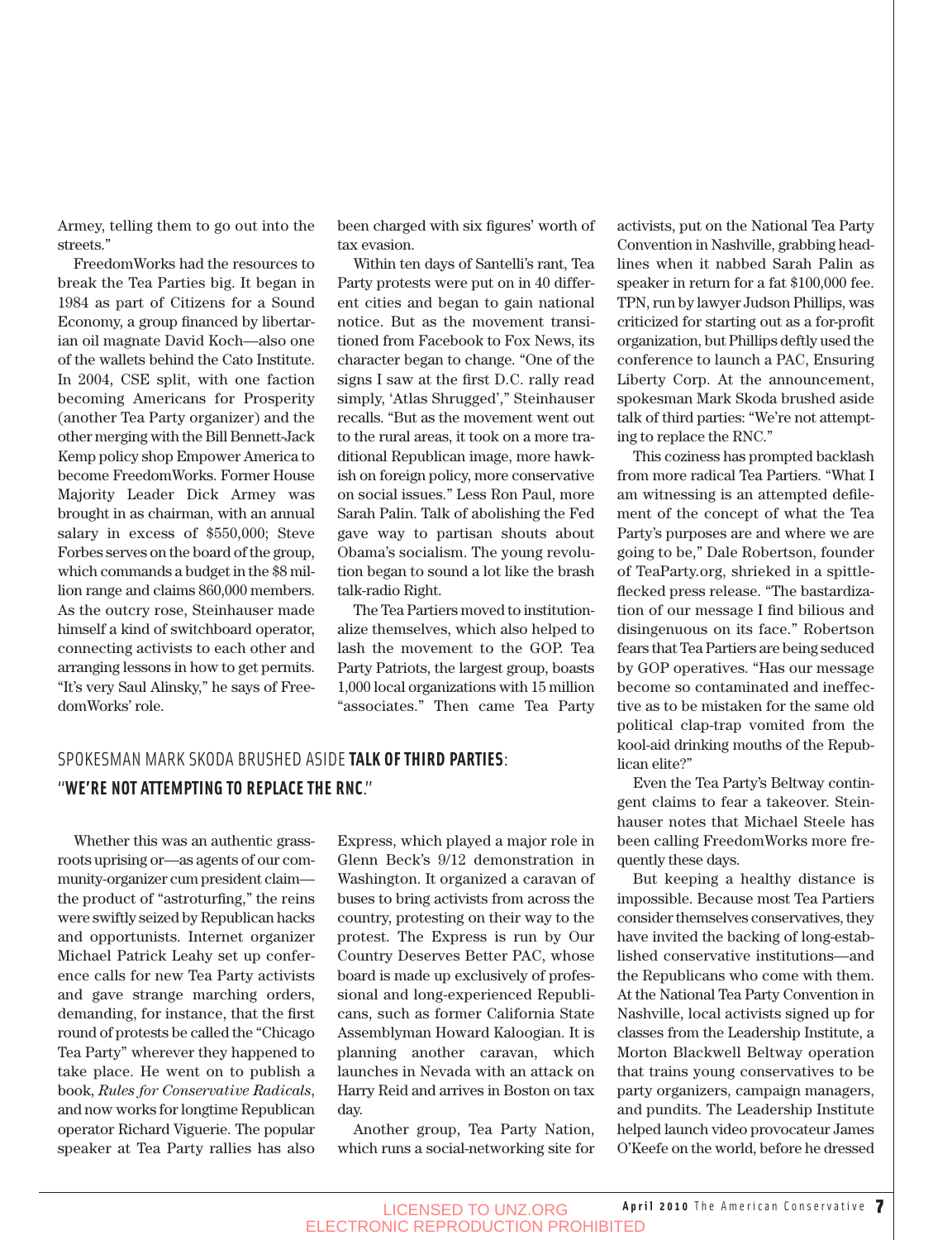## *Cover*

as a pimp or got arrested for tampering with Sen. Mary Landrieu's phones. O'Keefe's accomplice, Joseph Basel, even appeared at the Tea Party Convention.

Activists on the ground, when they consider their relationship to the GOP, either say, "it's complicated" or admit outright that their interests are, for all intents, twinned. "Everyone I know is basically Republican," said Todd Harvey, who organized a Tax Day Tea Party rally in Dutchess County, New York and currently belongs to a small Tea Party group in Sebring, Florida. "I went to the premiere of the Tea Party documentary, and everyone who spoke was a Republican: Jim DeMint, Marsha Blackburn, Dick Armey, and Joe Wilson."

Harvey says that his local group in Florida gets together on a weekly basis. "We talk about the Tea Party movement. It's a feel good session." Anything else? "We support Rubio," Harvey says, of the conservative primary challenger to incumbent Republican Gov. Charlie Crist. Of his efforts in suburban New York, Harvey says that his Tea Party activists mostly busy themselves with getting Republicans elected: "We replaced some incumbents on the town boards and got some people on the county legislature." His experience from anger to activism to Republican politicking—is being replicated in the hundreds of Tea Party cells nationwide.

Curiously, the phenom got the most energized and received the most credit for backing Scott Brown, a pro-choice Republican, who supported Mitt Romney's Massachusetts healthcare plan—one similar to the Senate scheme he now claims to oppose. He is, by all appearances one of those dread "RINOs" —Republican in Name Only—that conservatives once despised.

At the National Tea Party conference, attendees wore pins with Scott Brown's figure under the "American Idol" logo.

Palin referred to him and recently elected New Jersey Gov. Chris Christie as "ours." It didn't matter that Brown and Christie won as moderate Republicans running against badly damaged Democratic candidates. Their victories infuriated liberals, and that counts most of all to Tea Partiers.

Already, the GOP is implementing strategies to enfold the Tea Party within its tent forever. The South Carolina state GOP announced in early February that it would unite with Palmetto State Tea Party groups to share resources. State Chair Karen Floyd says, "This is not something the state party by edict pushed down. This is something the grassroots pushed up with an understanding that we are stronger together than apart."

more easily accomplished than winning a presidential election," he says. Steinhauser, cribbing from Tocqueville, believes that as the Tea Parties mature they will simply become a movement dedicated to "civic engagement based on the Constitution and Founding Fathers."

They're all wrong. Despite the real idealism of some of its activists both inside and outside the Beltway, the Tea Party is nothing more than a Republican-managed tantrum. Send the conservative activists into the streets to vent their anger. Let Obama feel the brunt of it. And if the GOP shows a modicum of contrition, the runaways will come home.

That plan is working perfectly. The power of Washington seems so remote

## THE **TEA PARTY MOVEMENT** CREATES THE CONDITIONS IN WHICH THE **ACTIVIST BASE OF THE GOP** CAN FEEL LIKE IT IS **PART OF THE GAME AGAIN**.

In Texas, the Tea Party is even threatening to swallow Rep. Ron Paul, the Texas Republican whom many still call the Father of the Tea Parties. While his 2008 presidential campaign helped inject the Tea Party language back into popular discourse, his three congressional primary challengers this year all claim allegiance to the Tea Party. Paul's sins, according to them, are in foreign policy. So much for the movement being united by fiscal issues only.

What is the future of the Tea Party? Harvey believes the mutineers will satisfy themselves with electing more conservatives and then go home, having done some good. J.P. Freire, the *Washington Examiner* editor instrumental in organizing the D.C. protest, thinks that as long as the Tea Party stays decentralized, and even battling among various factions, it can do some good on the state level. "That's a goal that is way to most people that even a scripted acknowledgement of their grievances tends to pacify them. Attendees at the national conference were treated to every kind of insult that could be hurled at McCain and, to a lesser extent, Bush. "A McCain presidency would have been as bad, or worse than the Obama administration," Phillips said.

RedState.com editor Erick Erickson said upon watching the Tea Party activists in Nashville that Republicans should be afraid. But what does it matter if malcontents holed up in a southern hotel pour their anger on has-beens who will never run again? Especially when it seems to soften them to Sarah Palin.

The Tea Party movement creates the conditions in which the activist base of the GOP can feel like it is part of the game again. They can forget Bush-era betrayals, swallow their doubts, and vote Republican this November. The